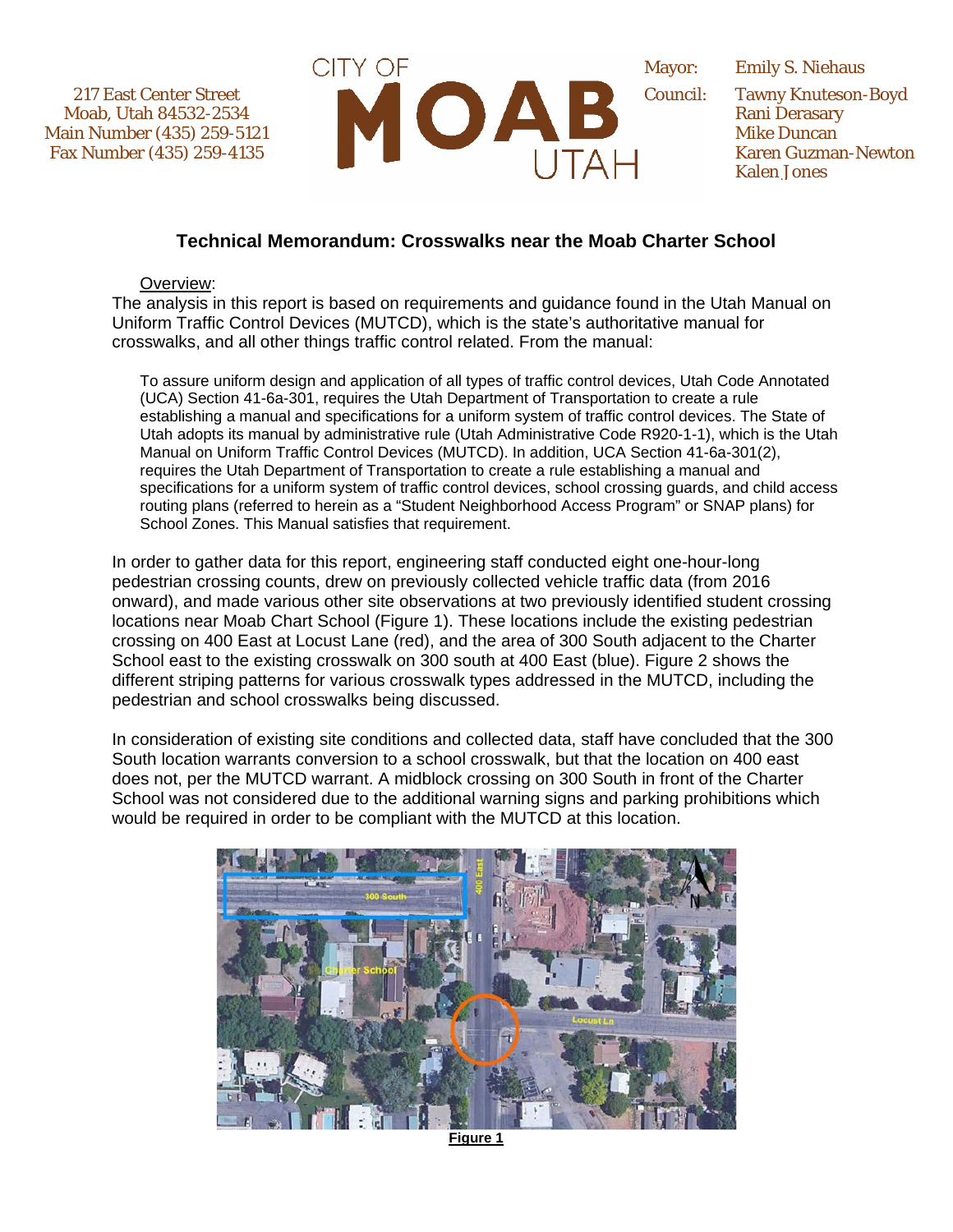

## Regulatory Criteria:

MUTCD Appendix B1 provides clear prerequisites for establishment of a school crosswalk zone as a flowchart (Figure 4). The 400 East location did not meet the student crossing count threshold, and was not considered any further (see Figure 3 for student crossing counts at both locations). Following the top row of the flow chart, it can be seen that the 300 South location warrants a school crossing by positively satisfying the following criteria:

- Student crossings narrowly exceeded the threshold of ten crossings during the counts.
- Average Daily Traffic (ADT) on 300 South has been measured as being between 3,000 and 5,000 vehicles per day, thereby exceeding the minimum threshold of 500 vehicles per day.
- There are no other marked crosswalks on 300 South within 600 feet.
- The existing crosswalk is located at the extreme eastern end of the corner radii, putting it immediately adjacent to 400 East. This results in an unobstructed view afforded drivers on 400 East. It is assumed that the proposed school crosswalk will be on this same alignment; therefore stopping sight distance will be adequate.